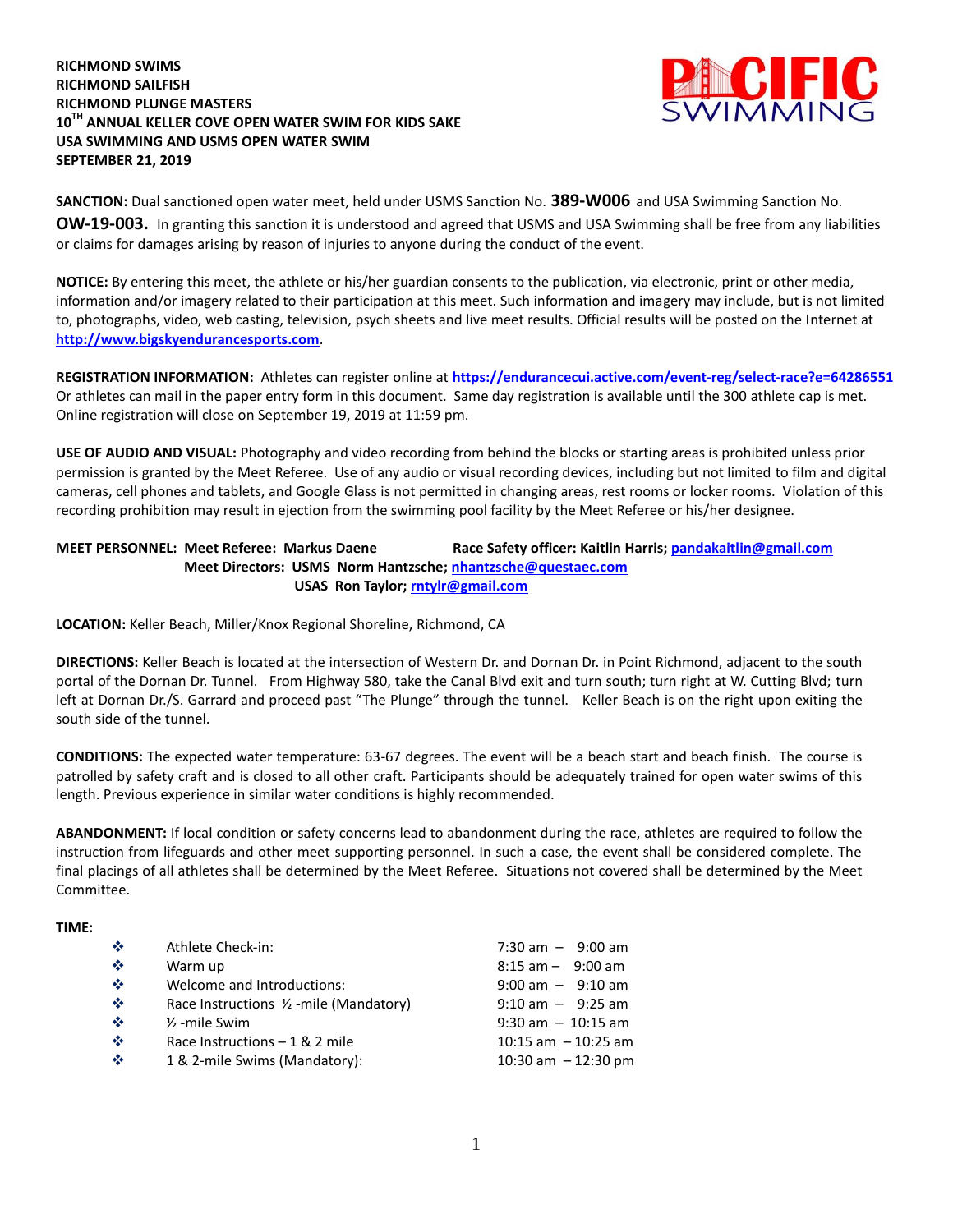**RACE CUTOFF TIMES:** USMS Athletes will have 45 minutes from the start of their wave to complete the ½ mile race. USAS athletes will have no less than 30 minutes after the first athlete in their age group finishes in accordance with USA swimming rule 701.2.7. The 2 mile cut off time is 2 hours, and 1 hours and 45 minutes for the 1 mile.

#### **Sequencing and Wave Starts:**

- 1/2-mile**.** The ½-mile swim, which will be run first as a separate event (<150 participants), will have two waves, with an approximate 5-minute spacing between waves - Masters athletes first, USA athletes second.
- 1 and 2-mile. The 1-mile and 2-mile swims will be run concurrently, starting about 15 minutes after conclusion of the ½ mile swim. The waves will start about 5 minutes apart, with sequencing as follows: (a) all 2-milers (Masters only); (b) 1 miler (Masters, 39 and under); (c) 1-milers (Masters, 40 and older); (d) 1-milers (USA youth). No wave will have more than 150 athletes.

#### **GENERAL RULES:**

- For USAS athletes, current USA Swimming rules, including the Minor Athlete Abuse Prevention Policy ("MAAPP") and warmup procedures will govern the meet. A copy of these procedures will be posted at the Clerk-of-Course.
- For USMS athletes, current USMS rules will govern the meet.
- Events will start in waves, depending on the number of entries. The waves will be denoted by different color caps. USAS athletes and USMS athletes will not swim in the same waves.
- All athletes ages 12 and under should complete competition within four (4) hours. USAS athletes can swim in only 1 (one) race.
- Entries will be accepted until the number of splashes exceeds the number of athletes that can be safely accommodated. Approximately 300 athletes.
- All Officials must be current on their background check, athlete protection training and concussion training according to USAS standards.
- All USAS coaches and deck officials must wear their USA Swimming membership cards in a visible manner.
- There will be a safety meeting before the start of races. The safety meeting is mandatory to all participants.
- Athletes who have not finished by the cutoff time for the event will be disqualified.
- All races are unescorted swims. All watercrafts, including boats, paddle boards or kayaks are prohibited on, at or near the race course during the time of the event, except for those used by the host club for conducting the meet or lifeguard operations.
- All athletes must wear the provided swim cap. If two caps are worn, the provided cap has to be on top.
- The timing system will be electronic timing with chips that must be worn at the ankle. Timing chips will be given out at registration and must be returned after the race. Athletes not returning or losing the timing chip will be charged with a replacement cost of \$25.
- Disqualified athletes must leave the water immediately.
- Warm up and warm down will be allowed near the beach on the north side of the beach. Warm up will be allowed between 8:15-9am. Athletes cannot swim out past any buoys and can only be in the water once the lifeguards are in position and warm up is announced.

**UNACCOMPANIED ATHLETES:** Any USA-S athlete-member competing at the meet must be accompanied by a USA Swimming member-coach for the purposes of athlete supervision during warm-up, competition and warm-down. If a coach-member of the athlete's USA-S Club does not attend the meet to serve in said supervisory capacity, it is the responsibility of the athlete or the athlete's legal guardian to arrange for supervision by a USA-S member-coach. The Meet Director or Meet Referee may assist the athlete in making arrangements for such supervision; however, it is recommended that such arrangements be made in advance of the meet by the athlete's USA-S Club Member-Coach.

#### **RESTRICTIONS:**

- Smoking and the use of other tobacco products is prohibited on the pool deck, in the locker rooms, in spectator seating, on standing areas and in all areas used by athletes, during the meet and during warm-up periods.
- Sale and use of alcoholic beverages are prohibited in all areas of the meet venue.
- No glass containers are allowed in the meet venue.
- All shelters must be properly secured.
- Destructive devices, to include but not limited to, explosive devices and equipment, firearms (open or concealed), blades, knives, mace, stun guns and blunt objects are strictly prohibited in the swimming facility and its surrounding areas. If observed, the Meet Referee or his/her designee may ask that these devices be stored safely away from the public or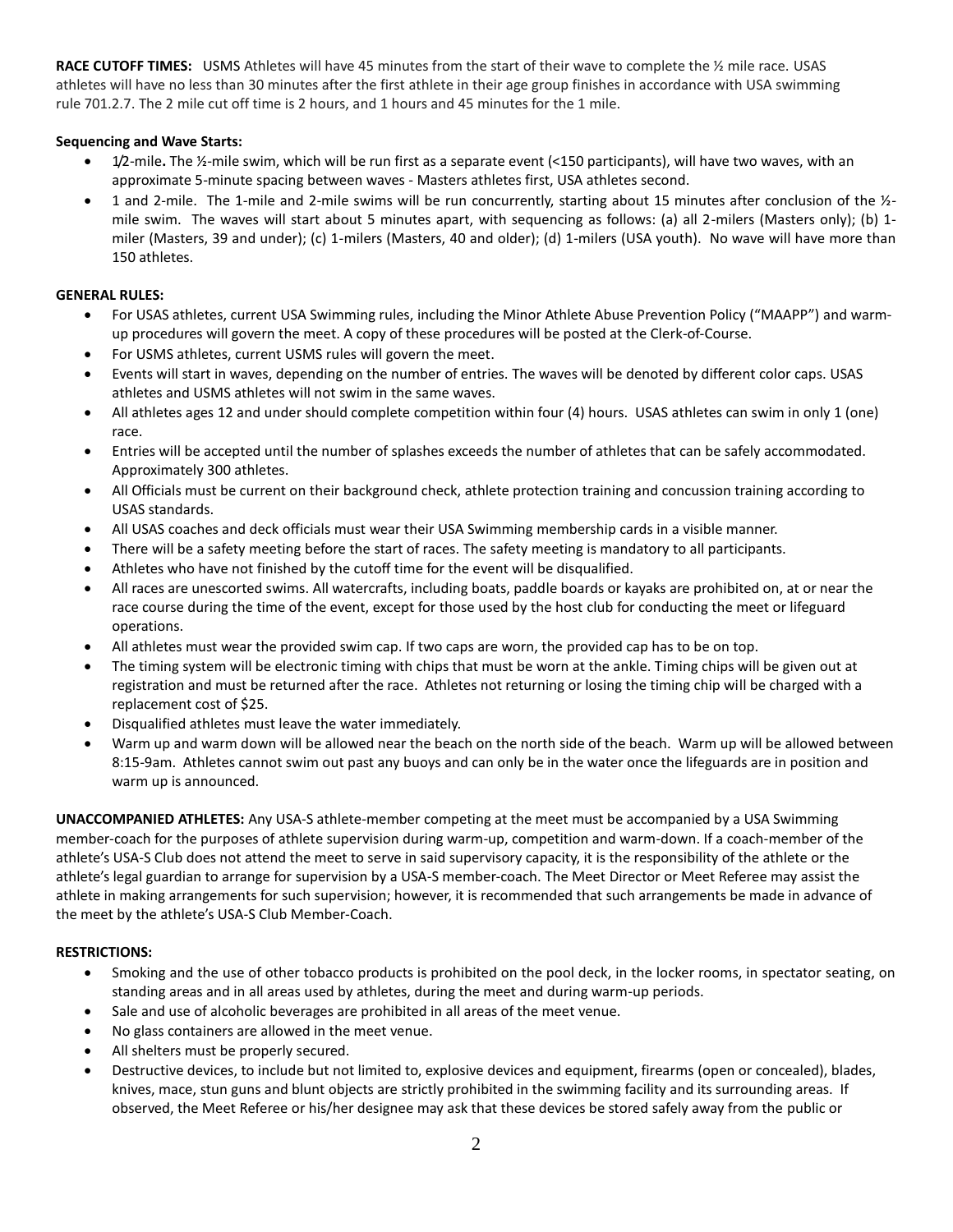removed from the facility. Noncompliance may result in the reporting to law enforcement authorities and ejection from the facility. Law enforcement officers (LEO) are exempt per applicable laws.

- Operation of a drone, or any other flying apparatus, is prohibited at Miller/Knox Regional Shoreline and in particular over the venue (race course, athlete/coach areas, spectator areas and open ceiling locker rooms) any time athletes, coaches, officials and/or spectators are present.
- In the event that the combined air and water temperatures do not meet the USA rule 702.2 combined temperature a 50% refund will be offered to all USA swimmers requesting a refund.

#### **ADDITIONAL RESTRICTIONS for USAS Athletes:**

- Deck Changes are prohibited. Restrooms facilities for changing are available at Keller Beach plus changing cabanas will also be provided.
- Finger and toe nails should be neatly trimmed and not extend past the finger/toe, in order to prevent injury to others. Race Officials may require nail trimming in order to compete.
- USA Swimming rule 701.1.2. For open water swimming competitions in water with temperature below 20°C (68°F), men and women may use either swimsuits or wetsuits. When the water temperature is below 18<sup>o</sup>C (64.4<sup>o</sup>F), the use of wetsuits is compulsory.

#### **ELIGIBILTY:**

- Athletes must be current members of USA-S or USMS. One-event registration covering the whole meet is available for USMS (\$27) athletes. This can be found on-line and on race day.
- Athletes that hold a USMS and a USA Swimming registration, must select only one organization with which to compete for the entire meet.
- USAS Athletes must be current members of USA-S and enter their name and registration number on the meet entry cards as they are shown on their Registration Card. If this is not done, it may be difficult to match the athlete with the registration and times database. The meet host will check all athlete registrations against the SWIMS database and if not found to be registered, the Meet Director shall accept the registration at the meet (a \$10 surcharge will be added to the regular registration fee). Duplicate registrations will be refunded by mail.
- USAS athletes 10 and under must enter in the  $\frac{1}{2}$  mile swim. Athletes 11 and over may enter in either the  $\frac{1}{2}$  mile or 1 mile swim.
- USAS athletes of age 8 and older are eligible to participate in this meet.
- USMS athletes may compete in the  $\frac{1}{2}$  mile, one mile, or two mile swim individually. Athletes can also swim the  $\frac{1}{2}$  mile and 1 mile together. Athletes cannot enter the ½ mile and 2 mile swims.
- Entries with "NO TIME" will be ACCEPTED.
- Disabled athletes are welcome to attend this meet and should contact the Meet Director or Meet Referee regarding any special accommodations on entry times and seeding per Pacific Swimming or USMS policy.
- The age for USMS athletes shall be determined by the age of the athlete on December 31 of the year of competition, except for 18-year-olds, who must be 18 on the day that they swim.
- For USAS, the athlete's age will be the age of the athlete on the first day of the meet.

| <b>ENTRY FEES:</b> |  |
|--------------------|--|
|                    |  |

| USA-SWIMMING                             |          |                                  |  |  |  |  |  |
|------------------------------------------|----------|----------------------------------|--|--|--|--|--|
| Single Event<br>Online or postmarked by: |          |                                  |  |  |  |  |  |
|                                          |          | (1/ <sub>2</sub> mile or 1 mile) |  |  |  |  |  |
| Early                                    | 09/9/19  | \$30.00                          |  |  |  |  |  |
| Regular                                  | 09/15/19 | \$35.00                          |  |  |  |  |  |
| Last Minute                              | 09/19/19 | \$40.00                          |  |  |  |  |  |
| Race Day                                 | 09/21/19 | \$50.00                          |  |  |  |  |  |

|             |                          | <b>USMS</b>                                  |                                         |  |  |  |
|-------------|--------------------------|----------------------------------------------|-----------------------------------------|--|--|--|
|             | Online or postmarked by: | Single Event<br>(1/2 mile, 1 mile or 2 mile) | <b>Two Events</b><br>$($ mile + 1 mile) |  |  |  |
| Early       | 09/09/19                 | \$50.00                                      | \$65.00                                 |  |  |  |
| Regular     | 09/15/19                 | \$55.00                                      | \$70.00                                 |  |  |  |
| Last Minute | 09/19/19                 | \$60.00                                      | \$75.00                                 |  |  |  |
| Race Day    | 09/21/19                 | \$70.00                                      | \$85.00                                 |  |  |  |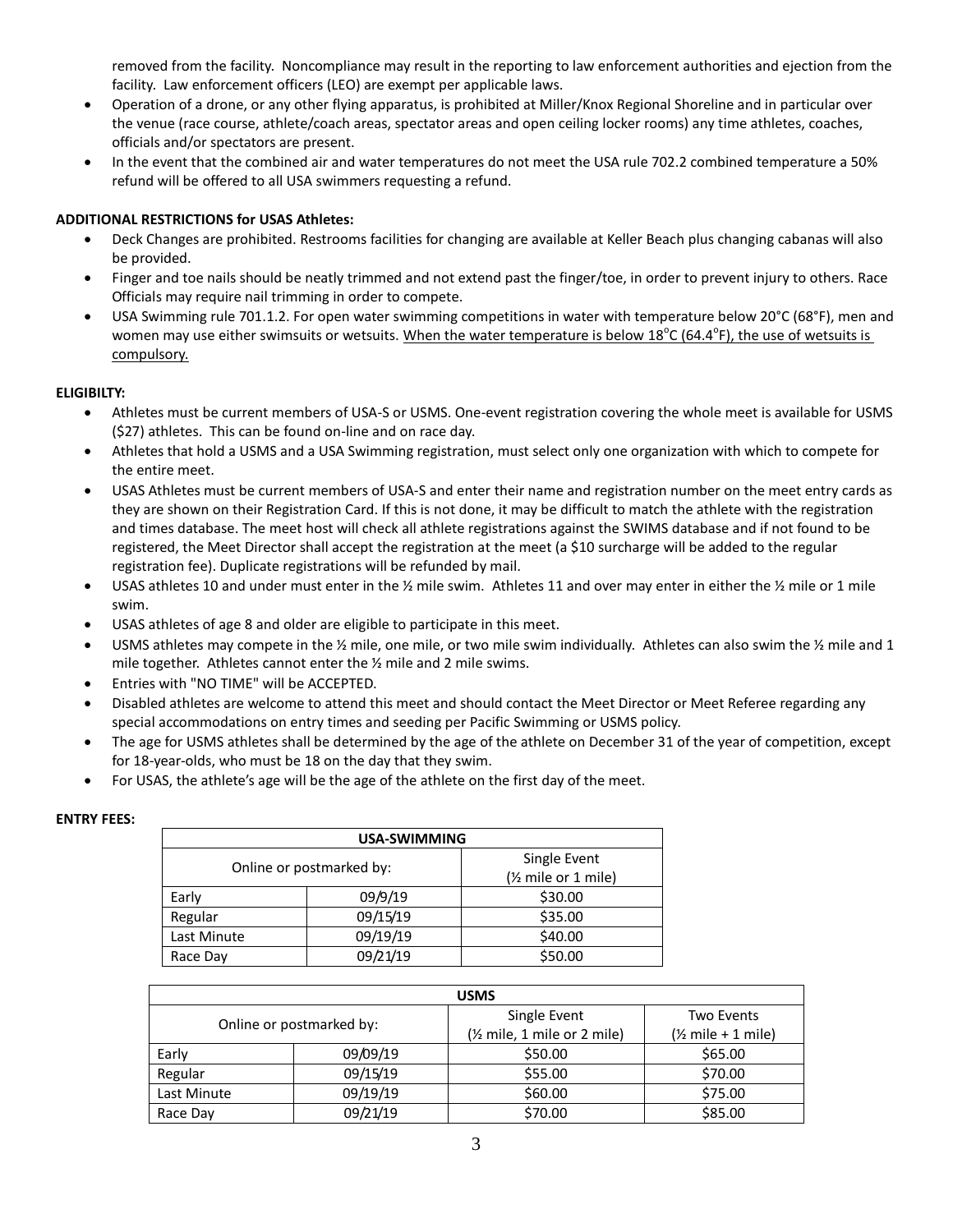**CHECK-IN:** The meet will be deck seeded. Athletes must check-in at the Clerk-of-Course. Registration is open on Saturday from 7:30 am to 9 am. Athletes who do not check in will not be seeded and will not be allowed to compete in the event.

**SCRATCHES:** Any athletes not reporting for or competing in the race that they have checked in for shall not be penalized.

#### **AWARDS:** Ribbons

- USA-S:  $\frac{1}{2}$  and 1-mile swims; top 3 places by 8 and under, 9-10,11-12, 13-14, 15-16, 17-18 age groups, plus an 19 and over division; Boys & Girls
- Masters Non-Wetsuit Division: ½, 1 and 2-mile swims; top 3 places in each 5-yr age group; Men & Women
- $\dots$  Masters Wetsuit Division:  $V_2$ , 1 and 2-mile swims; top 3 places 18-39, and 40+; Men & Women

#### (Note: All Masters swims are eligible for Pacific Masters Open Water Points Competition)

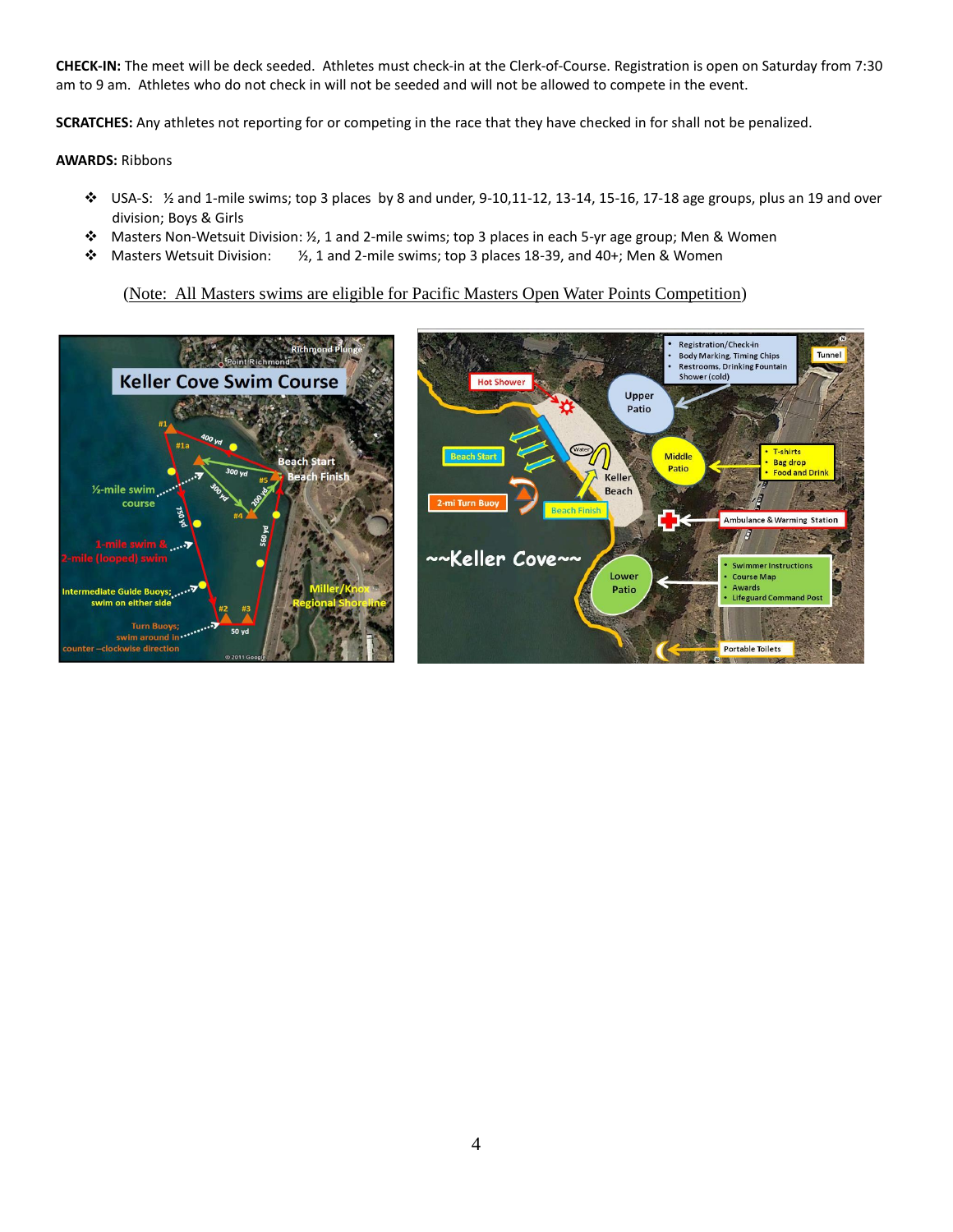# *10th Annual Keller Cove Swim for Kids' Sake – Saturday, September 21, 2019 Keller Beach, Miller/Knox Regional Shoreline, Richmond, California*

**Entry Form** 

Sanctioned by Pacific Masters Swimming for USMS, Inc. No. 389-W006 USA Swimming/PC Sanction No.

| Last Name:                                                     |                         |                              |                    | First Name:                                   |                        |                                       |                           |                       |                                                      |                  | Circle Gender: M F |
|----------------------------------------------------------------|-------------------------|------------------------------|--------------------|-----------------------------------------------|------------------------|---------------------------------------|---------------------------|-----------------------|------------------------------------------------------|------------------|--------------------|
| <b>Street Address:</b>                                         |                         |                              |                    | City:                                         |                        |                                       | State:                    |                       |                                                      | Zip:             |                    |
| Phone:                                                         |                         | Email:                       |                    |                                               |                        |                                       | Birth Date:               |                       |                                                      | Age on Race Day: |                    |
|                                                                |                         |                              |                    |                                               |                        |                                       |                           |                       |                                                      |                  |                    |
| Race Distance and Division (Circle One Only):                  |                         |                              |                    |                                               |                        |                                       |                           |                       |                                                      |                  |                    |
|                                                                | <b>Swimmer Category</b> |                              |                    |                                               |                        |                                       |                           |                       |                                                      |                  |                    |
| Masters - Category 1, Non-Wetsuit                              |                         |                              |                    | $\frac{1}{2}$ mile only                       |                        | $\frac{1}{2}$ mile + 1 mile           |                           |                       | 1 mile only                                          |                  | 2 mile only        |
| Masters - Category 2, Wetsuit                                  |                         |                              |                    | $\frac{1}{2}$ mile only                       |                        | $\frac{1}{2}$ mile + 1 mile           |                           |                       | 1 mile only                                          |                  | 2-mile only        |
| USA Youth (with or without wetsuit)                            |                         |                              |                    | $\frac{1}{2}$ mile only                       |                        |                                       |                           |                       | 1 mile only                                          |                  |                    |
| Club Affiliation:                                              |                         |                              | Club Initials:     |                                               | USMS/USA-S#:           |                                       |                           |                       |                                                      |                  |                    |
| USA Youth                                                      |                         |                              | Masters Entry Fees |                                               |                        | Select T-Shirts Size(s):              |                           |                       |                                                      |                  |                    |
| Postmarked                                                     |                         | <b>Entry Fees</b>            |                    | Single Swim                                   |                        |                                       |                           | Adult Men's: S M L XL |                                                      |                  |                    |
| on or before:                                                  |                         | $\frac{1}{2}$ or 1-mile swim |                    | $(\frac{1}{2}, 1, \text{ or } 2\text{-mile})$ | $\frac{1}{2}$ + 1-mile |                                       |                           |                       |                                                      |                  |                    |
| $9/10/19$ :                                                    |                         | $$30$ $-$                    |                    | $$50$ ___                                     |                        | $$65$ $-$                             |                           |                       |                                                      |                  |                    |
| $9/15/19$ :<br>\$35                                            |                         | \$55                         |                    | $$70$ $-$                                     |                        | Pre-Reg Total T-Shirts: x \$15 each = |                           |                       |                                                      |                  |                    |
| $9/19/19$ :                                                    |                         | \$60<br>$$40$ $-$            |                    | \$75                                          |                        |                                       |                           |                       |                                                      |                  |                    |
| Race Day:                                                      |                         | $$50$ $-$<br>$$70$ $-$       |                    |                                               |                        | \$85                                  |                           |                       | Race Day Total T-shirts: $\frac{\ }{}$ x \$20 each = |                  |                    |
| Additional one event (OEVT) registration for non-USMS entrants |                         |                              |                    |                                               |                        |                                       |                           |                       |                                                      |                  |                    |
| to be paid on Race Day at Registration: \$27                   |                         |                              |                    |                                               |                        |                                       | Total Amount Enclosed: \$ |                       |                                                      |                  |                    |
|                                                                |                         |                              |                    |                                               |                        |                                       |                           |                       |                                                      |                  |                    |

### **Make checks payable to: "Richmond Swims" Mail entry form along with check and photocopy of USMS or USA-S membership card to: Richmond Plunge Masters, c/o Richmond Swims, P.O. Box 70952 Richmond, CA 94807**

Membership in US Masters Swimming (adults) or USA Swimming (youth) is required to participate in this event for liability insurance purposes. To register with USMS, see the USMS website: [http://www.usms.org/reg.](http://www.usms.org/reg) You may also obtain One Event USMS membership on race day for a fee of **\$27**, paid at Registration. Wearing the provided swim caps is mandatory. Fins, pull buoys or other swimming devices are not allowed. Check-in and race-day registration is from 7:30 am to 9:00 am, Saturday, September 21, 2019 at Keller Beach for all races.

## **RACE DAY ENTRY - STAFF AREA ONLY**

Payment Received: Cash \$ Check \$ Check #:

## **PLEASE READ CAREFULLY AND SIGN**  *"PARTICIPANT WAIVER AND RELEASE OF LIABILITY, ASSUMPTION OF RISK AND INDEMNITY AGREEMENT"*  **ON REVERSE SIDE OF THIS PAGE**